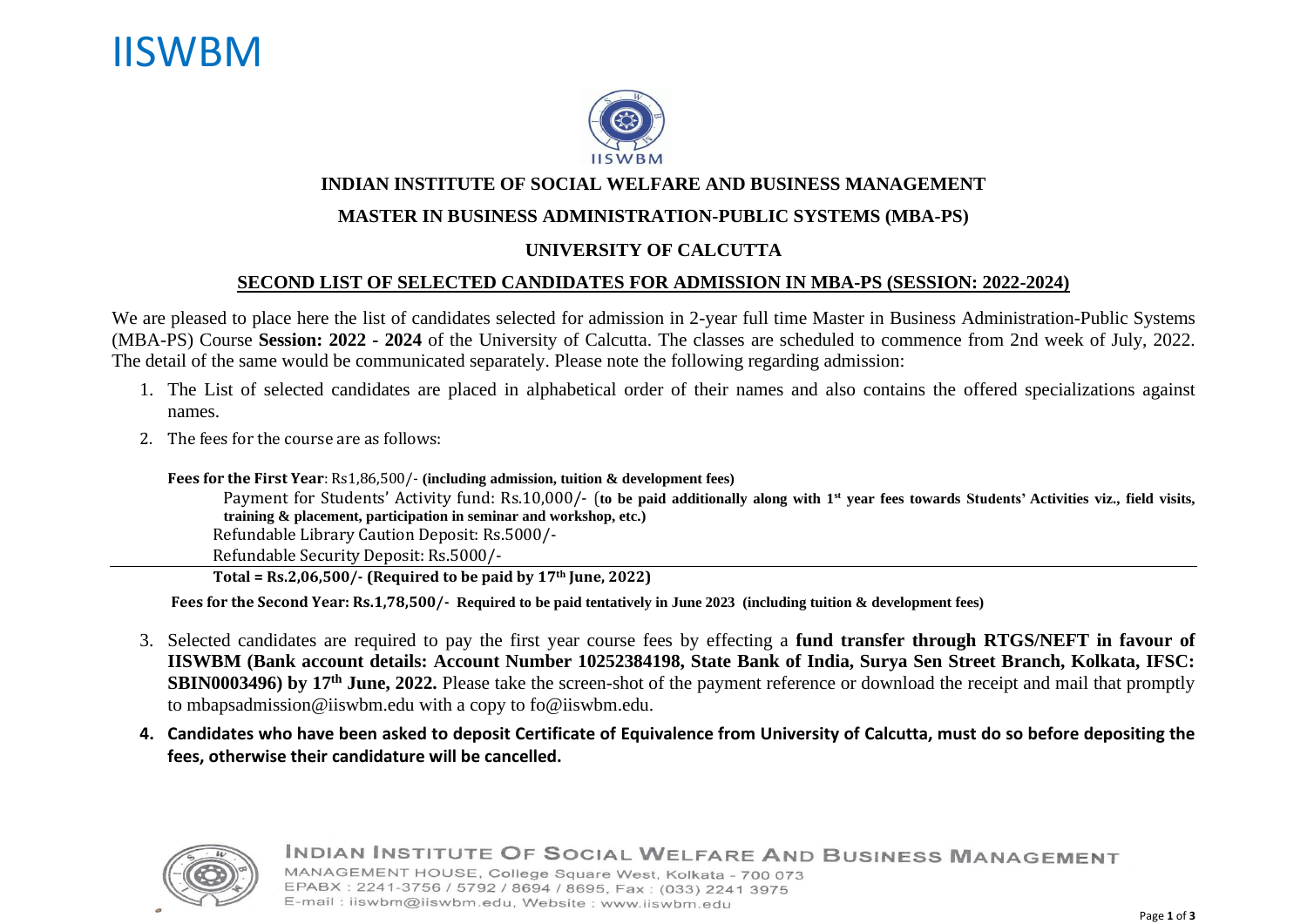# IISWBM

- 5. The admission of the candidates, who have appeared in their final examination and the results are not yet published, will be provisional subject to the production of evidence of passing the Honours Degree/Engineering Degree/Medical Science or its Equivalent Degree with minimum 50% marks.
- **6. Final admission will be based on the eligibility qualification being approved by the University of Calcutta for admission to the Master Degree Course in Department of Public Systems.**
- 7. Outstation candidates seeking hostel facilities should request in writing for the same to the Asst. Administration Officer (A.A.O.) of the Institute at the time of the admission. Seats will be offered on a first come first served basis as per availability of the seats.
- 8. If you have passed your last examination (graduation or post-graduation) from a university other than the University of Calcutta, you must obtain a Migration Certificate and submit the same to the University of Calcutta within one month from the date of commencement of the course.
- 9. **SC/ST/OBC** candidates who have not submitted their caste certificate along with the Admission Form must do so during the time of admission; otherwise their candidature will stand cancelled if they fail to be short-listed when considered in **General Category**.
- 10. **Students** are suggested to arrange their own Laptops as advanced learning accessories.

For all admission related queries, please email to mbapsadmission@iiswbm.edu Call 033-22191683 OR 9088231862.

We heartily welcome you to our Institute, the first management institute in India and one of the oldest in Asia.

**Second List of Selected Candidates, in alphabetical order, for Admission in Master in Business Administration-Public Systems (MBA-PS), IISWBM (Courses affiliated to University of Calcutta) with the specialization indicated against each candidate**

| SL.<br>NO. | <b>ROLL NO.</b> | <b>NAME OF THE CANDIDATE (IN</b><br><b>ALPHABETICAL ORDER)</b> | <b>FATHER'S NAME</b> | <b>SPECIALISATION</b>                            |
|------------|-----------------|----------------------------------------------------------------|----------------------|--------------------------------------------------|
|            | MBA-PS/76       | <b>ANKIT DAS</b>                                               | <b>AKSHAY DAS</b>    | <b>TRANSPORTATION &amp; LOGISTICS MANAGEMENT</b> |
| ، ت        | MBA-PS/82       | ANWESHA MUKHERJEE                                              | DHIMAN MUKHERJEE     | ENVIRONMENT MANAGEMENT                           |
|            | MBA-PS/77       | <b>ARNAB BANERJEE</b>                                          | DIBYENDU BANERJEE    | <b>TRANSPORTATION &amp; LOGISTICS MANAGEMENT</b> |



### INDIAN INSTITUTE OF SOCIAL WELFARE AND BUSINESS MANAGEMENT

MANAGEMENT HOUSE, College Square West, Kolkata - 700 073 EPABX: 2241-3756 / 5792 / 8694 / 8695, Fax: (033) 2241 3975 E-mail: iiswbm@iiswbm.edu, Website: www.iiswbm.edu